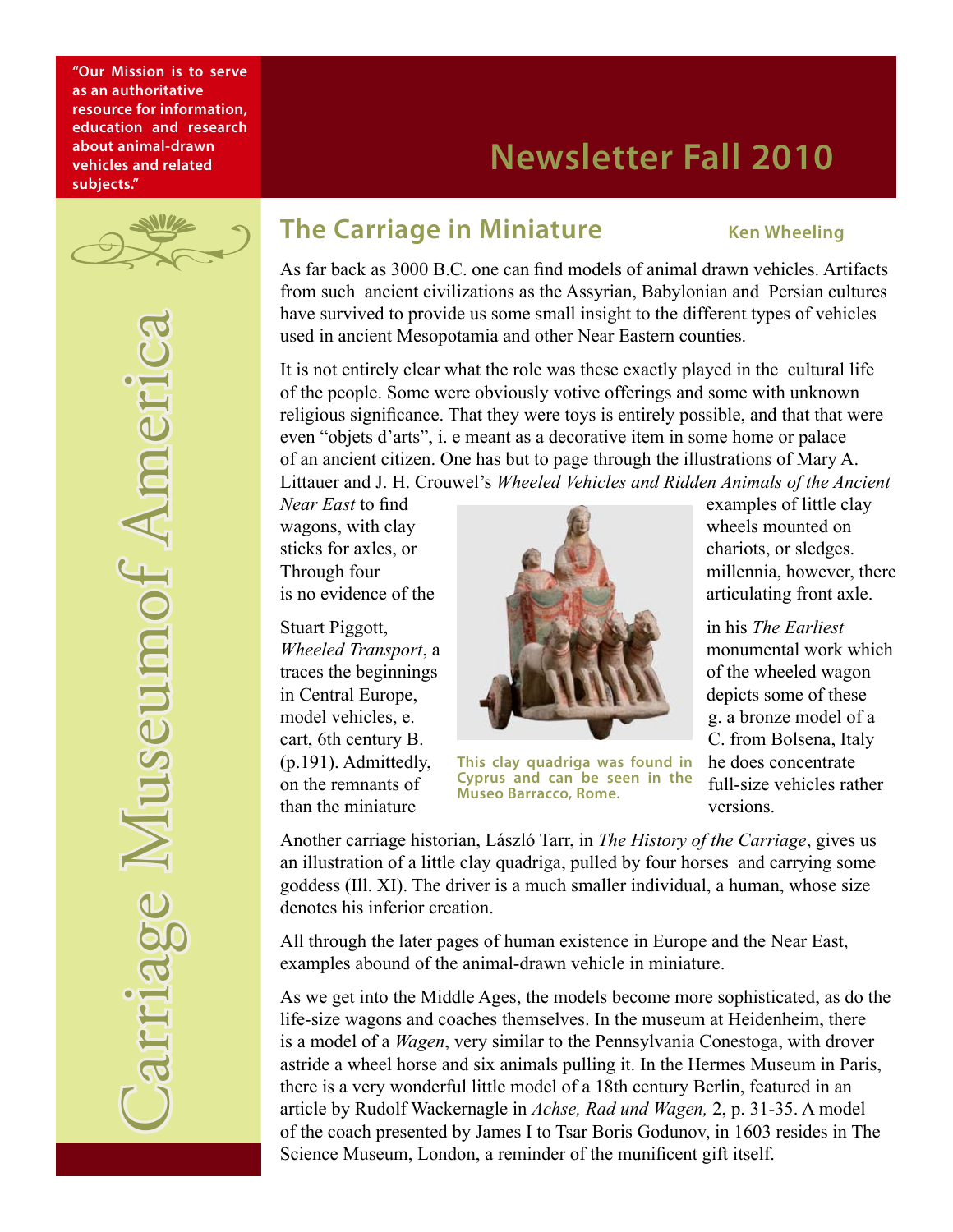One of the more historic models is the one made by Rudolf Ackermann of the Lord Chancellor's Coach, kept at the Lady Lever Art Museum in Port Sunlight, England. It is correct in every detail, mimicking the full size coach which is in Dublin, Ireland.

The most sumptuous miniature in the world is the model of Catherine the Great's Coronation Coach. It is four inches long and fits inside one of Peter Carl Fabergé's fabulously jeweled Easter eggs. This particular one, the Imperial Coronation Egg, was made in 1897 to commemorate the coronation of Nicholas II and Alexandra the previous year. The estimated price of it, when sold in 2004, was 24 million dollars.





**Fabergé's Coronation Egg**

Napoleonic Coach. Supplied with kits containing the parts, they vied with one another to see who could produce the very best imitation of the coach originally built by the Fishers, father and son.



**Completed on October 1, 1970, this Hose Wagon was the last model that Collin's made.**

More recently, professional modelers like John Thompson and Eric Homewood in England and Ivan Collins in the United States produced exact replicas of famous carriages and coaches. Homewood's models of The Brougham and The Victoria have commanded relatively high prices when offered either privately or at auction. Thompson's model of Queen Alexandra's State Coach is an awardworthy complexity of miniature pieces and parts.

Ivan Collins' entire collection of scale model vehicles which once were in the forefront of the American transportation

scene are now housed at the Oregon Historical Society in Portland, Oregon. A book, *Historic Vehicles in Miniature, The Genius of Ivan Collins*, authored by Ron Brentano, was published by that society, which also markets copies of Mr. Collins' exact technical drawings, one inch to the foot.

Through the long years of vehicle development, every civilization, culture and country has seen its animal-drawn vehicles copied and produced in various scales, for various purposes and reasons. The miniature vehicle continues to fascinate its beholders, whether it be the merest toy or a magnificently wrought piece of fine gold and precious stones.

### **W.E.G. REPORT**

This is an exciting time to be located at the center of the Kentucky Horse Park! With the world coming to our doorstep, we have been very busy preparing for our guests. The photos to the right show some of our efforts, but I hope you have a chance to stop by our office and see them for yourself. The exhibit of model carriages will be up through November, and we will bring the banners back out for future events. The Library is open all year, but it is best to call for an appointment if you are planning a visit. With our ongoing effort to digitize the collection, many questions can be answered through email. We are happy to help you with any carriage question, so drop us a line!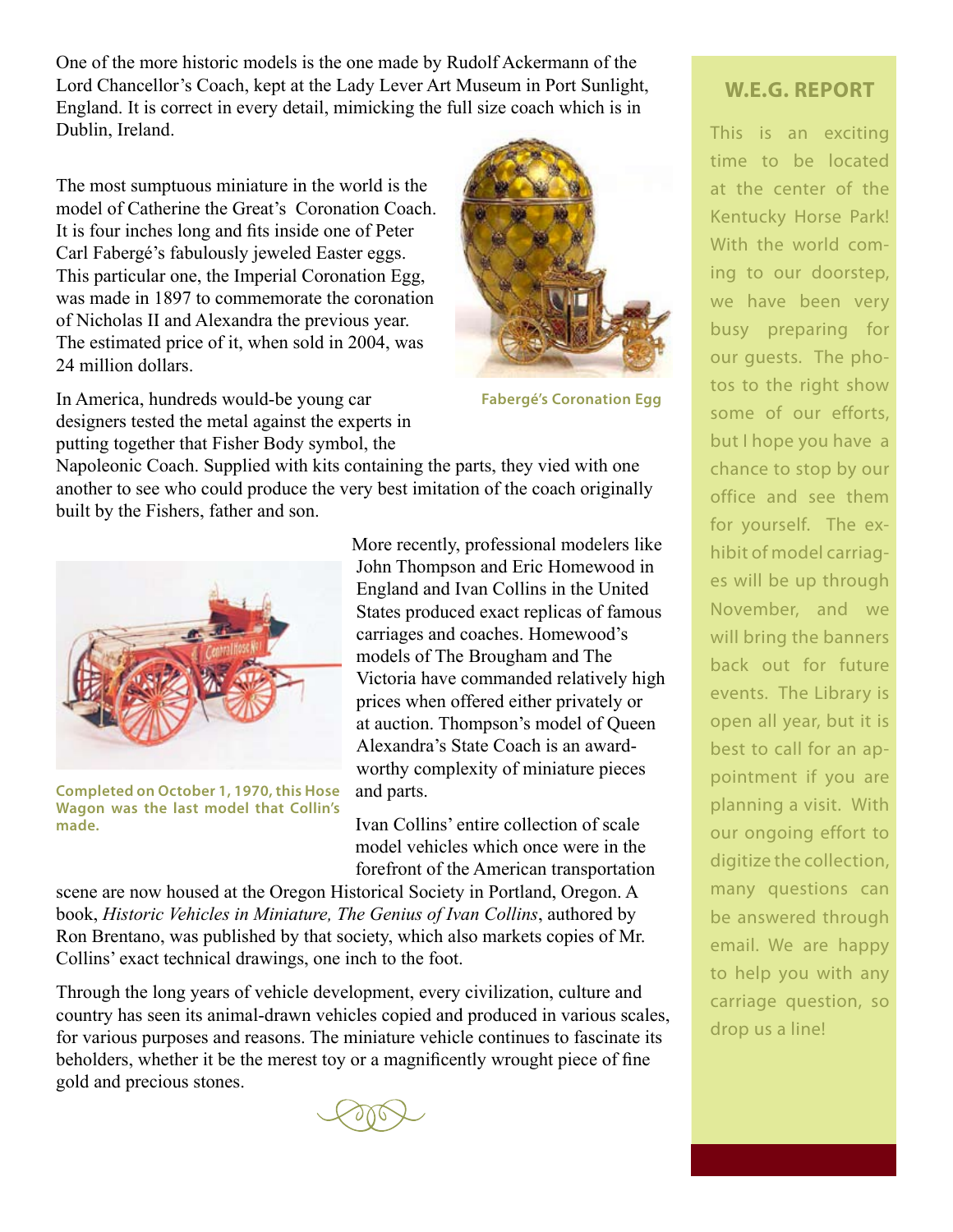

**These banners are 8' x10' blow ups of photographs from the CMA Archives.**

**This couple was photographed in thier Concord Buggy in Manchester, NH circa 1880.**

**Edward Brooke is shown here in his Private Coach by Guiet et Cie in Fairmont Park, Philadelphia in 1898. Mr. Brooke was a member of the Four-In-Hand Club of Philadelphia**





**The foyer area of the CAA shop has been transformed for our WEG Exhibit. Eleven scale carriage models are on loan from the Kentucky Horse Park. A selection of photos and prints from the CMA collection round out the display and introduce visitors to the history of Four-In-Hand Driving.** 

# **From the Directors**

It has been a while since the Carriage Museum of America produced an Annual Newsletter. But we are back up to speed and want you to know of our recent progress to benefit you. 2010 began with the very sad and tragic loss of our friend and President Cy Gerde. Cy generously shared his passion and energy to lead the Carriage Museum of America (CMA) forward to our new home at the Kentucky Horse Park and had seemingly inexhaustible enthusiasm over our future. Pris Gerde continues Cy's commitment and generosity by donating the Gerde Library to us. This incredible gift essentially doubles our current collection, from 2,500 to 5,000! Beyond the shock, Cy's sudden passing prompted the CMA directors to reflect on and reaffirm our direction, goals and priorities.

We are now nicely settled, 'squeezed' may be a more apt description, in our Kentucky Horse Park offices that we share with the Carriage Association of America (CAA). Katherine Magruder has been busy organizing and cataloguing our extensive library and periodical collection that is available for selected research. Our special collection of 40 original and unusual vehicles have been catalogued and are in safe keeping in Augusta, Georgia through the generosity of William Morris. This entire cataloguing process, while time consuming, was critically important in order to enhance our ability to efficiently conduct research and answer your technical and historical questions.

Speaking of the CAA, we often hear confusion over the roles of the CMA and CAA. How are we different? Our sister organization, the CAA, is largely about collection, care and driving of carriages through active learning and driving events. The CMA plays a complementary role by focusing almost exclusively on preserving and providing INFORMATION on carriages in the "safe haven" of a separate legal entity. The CMA and CAA work very closely together, without duplicating efforts, to support our own missions and most importantly, the interests of private and public collectors, researchers, and educators. The CAA's highly informative Carriage Journal relies heavily on the CMA as an authoritative information resource and the CMA relies on CAA to help disseminate information. Together, the CMA and the CAA are a team working in tandem and worth more than their sum; as well we should, given our common roots. Another example of that working relationship, the Websites of the CAA and CAA now contain